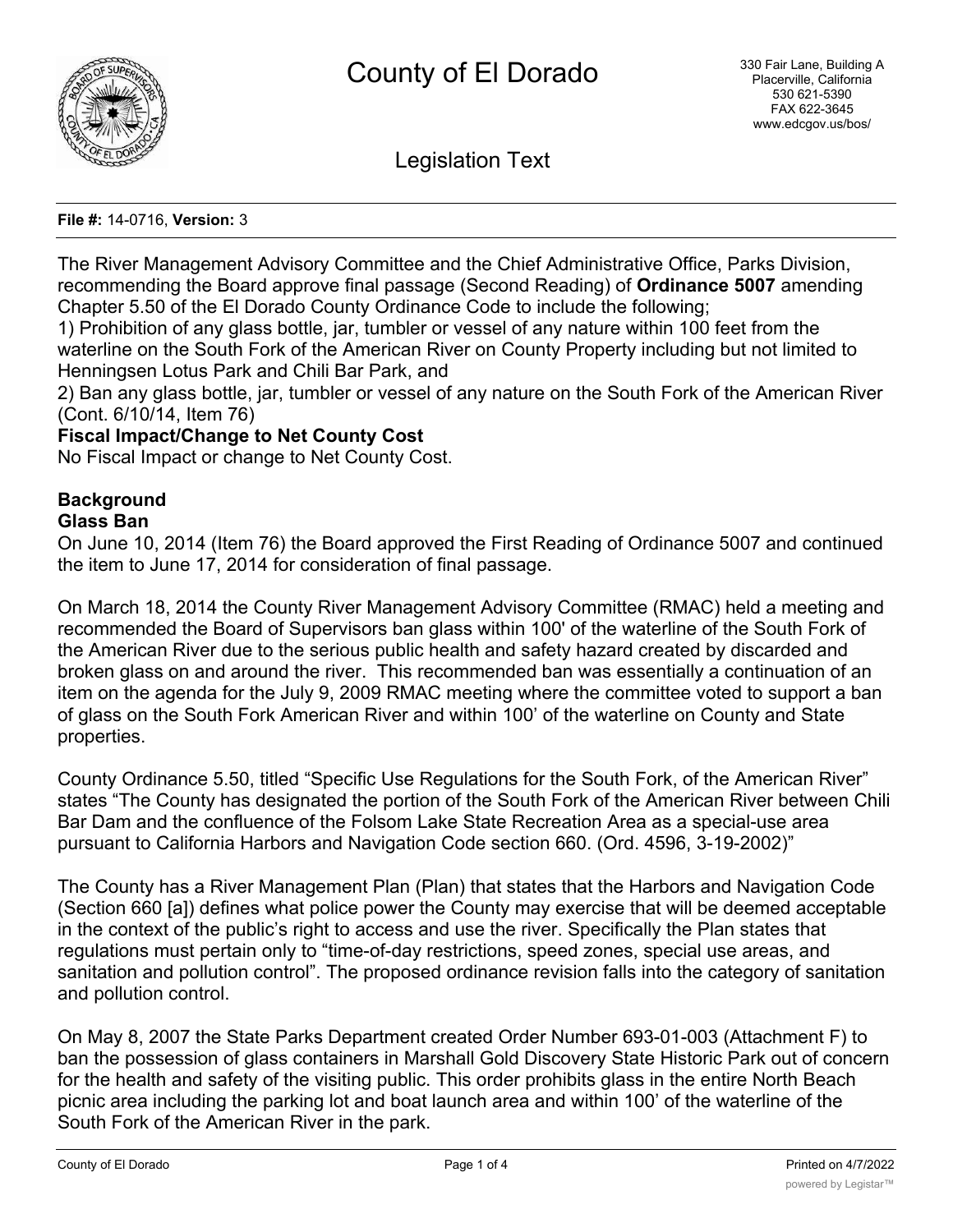In order to assist RMAC with moving forward with their initial Glass Ban recommendation in July 2009, staff provided RMAC with the following options regarding the banning of glass at their March 18, 2014 meeting.

Option 1: Make a presentation to the BOS to direct staff to prepare a Glass Ban Ordinance banning glass within 100' of the waterline of the South Fork of the American River for County Parks along the 21 mile section of the river below Chili Bar Dam

Option 2: Make a presentation to the BOS to direct staff to prepare a Glass Ban Ordinance banning glass within 100' of the waterline at Henningsen Lotus Park

Option 3: Make a presentation to the BOS to direct staff to prepare a Glass Ban Ordinance banning glass within 100' of the waterline of the South Fork of the American River for County Parks along the 21 mile section of river below Chili Bar Dam in addition to requesting that the BOS request CalTrans to ban glass within 100' of the waterline of the South Fork of the American at the Highway 49 and 193 bridge crossings

Option 4: Do nothing.

Staff recommended option 3 due to broken glass along the banks of the river being a health and safety issue and the public has alternatives to bringing glass to the river (Attachment E). The Highway 49 Bridge crossing is especially impacted by trash and broken glass.

## The Committee made the following motion and vote:

Member Pugliese made a Motion, seconded by Member Gershon, to approve Option 3 in its entirety (Make a presentation to the BOS to direct staff to prepare a Glass Ban Ordinance banning glass within 100' of the waterline of the South Fork of the American River for County Parks along the 21 mile section of river below Chili Bar Dam in addition to requesting the BOS request CalTrans to ban glass within 100' of the waterline of the South Fork of the American at Highway 49 and 193 bridge crossings) and to include making a recommendation that the BLM adopt a similar ban. Yes: 7 - Deitchman, Gershon, Pugliese, Lasko, Tahl, Cushman and Liles

Staff is also recommending altering the current requirement in Section 5.50.070 for carrying a litter container to include all watercraft (changing from watercraft capable of carrying two or more people). This change will help reduce the amount of trash that can be lost by inner tubers and other single person crafts that currently are not required to carry a litter container. The river program has been organizing a low water clean up annually on the Coloma to Greenwood Creek section of the river which is the popular floating section. These clean ups have gathered a significant amount of trash that should be reduced by this change.

There has been an increase in rafting and inner tube use on of the South Fork of the American over the past several years along with an increase in public litter associated with this increased use.

## **Alcohol Ban**

Also for consideration on the March 18, 2014 RMAC meeting agenda was a recommendation on the "Banning of alcohol on Holidays and Holiday Weekends on the South Fork of the American River". This request, similar to the glass ban request in 2009, was a continuation from RMAC's support of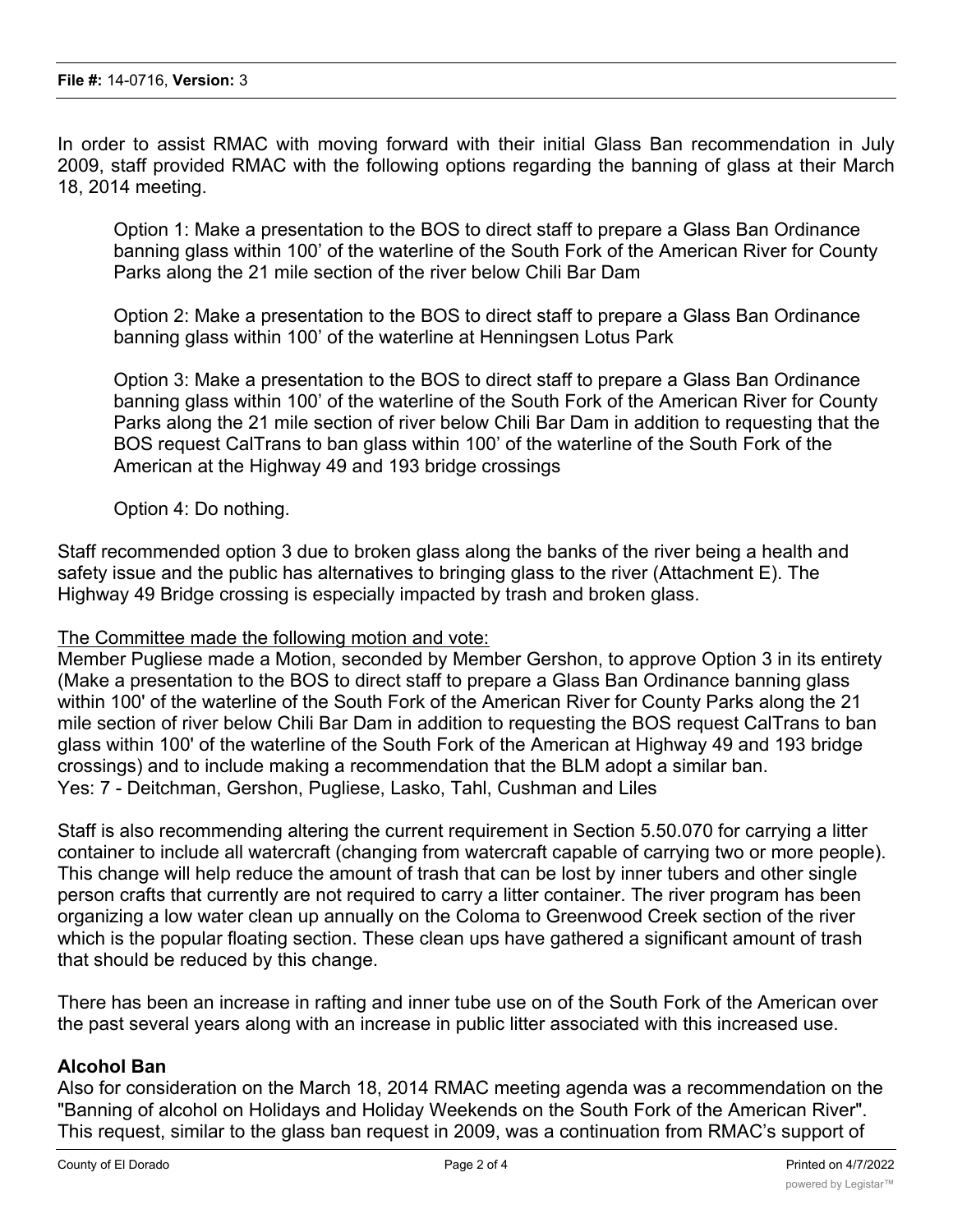such a ban at their July 9 2009 meeting.

The original recommended ban was based on a concern that the ban on alcohol on Holiday weekends on the Lower American River in 2007 would result in many of the alcohol related problems moving up to the South Fork of the American River. There was also a concern of the same type of problem related to an annual ban on alcohol on the Truckee River for July 4 weekends which started in 2008. The Lower American River and Truckee River saw rafters consuming large amounts of alcohol during certain summer holiday weekends that contributed to alcohol related problems including fights, public nudity, and littering.

RMAC and members of the public have expressed concerns about litter and the alcohol related problems that occurred on the Lower American River moving up to the South Fork of the American River. This concern could be enhanced by the possible scenario that there will be only 500 cubic feet per second (cfs) released from Folsom Reservoir this summer. This scenario would likely lead to the Lower American River not being as popular for floating or make floating impossible over the summer which could likely increase alcohol use on the South Fork of the American River. This increase in alcohol consumption would likely lead to an increase in alcohol related problems.

Absent special legislation, the County does not have authority to ban the possession of alcohol on the South Fork of the American River or on private property along the banks of the river. As such, banning alcohol on the South Fork of the American River would need to be done at the State Legislative level and such a request would need to come from the Board of Supervisors (BOS).

Staff asked the El Dorado County Sheriff's Department to provide statistics on river related inner tubing and boating citations for the South Fork of the American River and whether the citations were alcohol related. Citations and calls were requested for alcohol related issues including trespassing by landowners and quiet zone violations by boaters for the last three years. The Sheriff's Department did not report any citations based on the request.

Staff provided RMAC with the following options regarding the banning of alcohol on Holidays and Holiday Weekends on the South Fork of the American River at their March 18, 2014 meeting.

Option 1: Request the BOS to Ban Alcohol on Holiday weekends in perpetuity: Recommend the BOS to request the State Legislature to ban alcohol on the South Fork of the American River for Holiday Weekends in perpetuity.

Option 2: Request the BOS to Ban Alcohol on Holiday weekends in 2014: Recommend the BOS to request the State Legislature to ban alcohol on the South Fork of the American River for Holiday Weekends for 2014 in light of the low water conditions on the Lower American River.

Option 3: Request the El Dorado County Sheriff to meet: Request a meeting with the El Dorado County Sheriff requesting his participation in requesting the BOS to request the State Legislature to ban alcohol on the South Fork of the American River for Holiday Weekends for 2014 in light of the low water conditions on the Lower American River.

Option 4: Request the BOS to determine this to be an emergency order based on fire conditions and water releases: Request the Sheriffs Office to declare this as an emergency